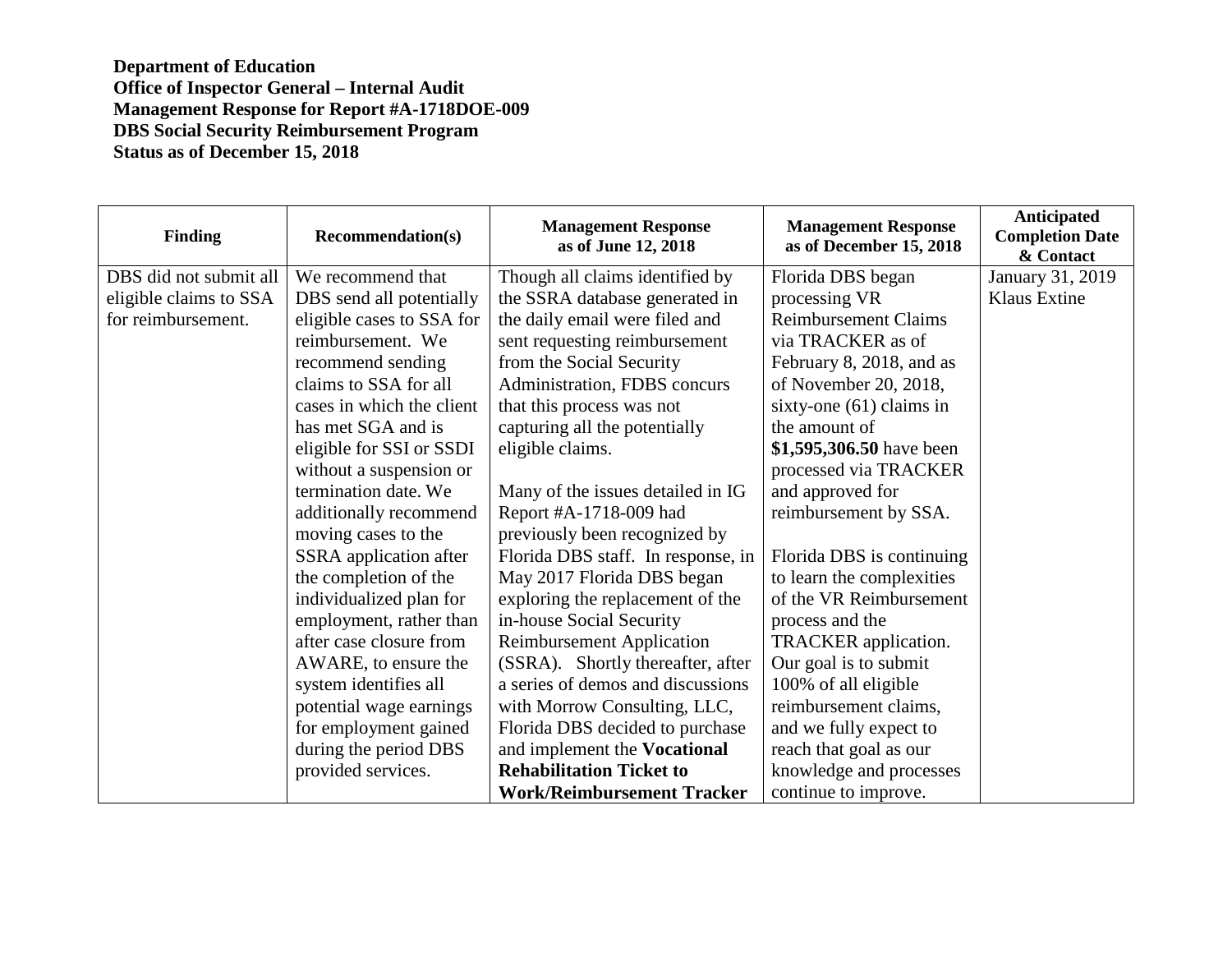| <b>Finding</b> | <b>Recommendation(s)</b> | <b>Management Response</b><br>as of June 12, 2018 | <b>Management Response</b><br>as of December 15, 2018 | Anticipated<br><b>Completion Date</b><br>& Contact |
|----------------|--------------------------|---------------------------------------------------|-------------------------------------------------------|----------------------------------------------------|
|                |                          | (TRACKER), an application that                    |                                                       |                                                    |
|                |                          | is already in use (or currently                   | We recently discovered                                |                                                    |
|                |                          | being installed) by 40 VR                         | that TRACKER cannot be                                |                                                    |
|                |                          | agencies. Florida DBS began                       | configured to create a                                |                                                    |
|                |                          | processing VR Reimbursement                       | claim based solely upon                               |                                                    |
|                |                          | Claims via TRACKER as of                          | the achievement of 9                                  |                                                    |
|                |                          | February 8, 2018, and as of May                   | months of SGA as we                                   |                                                    |
|                |                          | 24, 2018 approximately \$838,000                  | previously thought. We                                |                                                    |
|                |                          | in claims processed through                       | have learned that                                     |                                                    |
|                |                          | <b>TRACKER</b> has been approved                  | <b>TRACKER</b> will not create                        |                                                    |
|                |                          | for reimbursement by SSA.                         | a claim if the receipt of                             |                                                    |
|                |                          |                                                   | SSI/SSDI benefits is not                              |                                                    |
|                |                          | In regards to the listed                          | indicated for the client in                           |                                                    |
|                |                          | recommendations, TRACKER                          | TRACKER. Since we                                     |                                                    |
|                |                          | connects to our AWARE case                        | have not yet been certified                           |                                                    |
|                |                          | management system and to                          | to use the SVES data file                             |                                                    |
|                |                          | external data sources like                        | (which contains SSI/SSDI                              |                                                    |
|                |                          | Unemployment Insurance (UI)                       | benefit information), there                           |                                                    |
|                |                          | wage records and the State                        | is a possibility of missing                           |                                                    |
|                |                          | Verification and Exchange                         | eligible claims if                                    |                                                    |
|                |                          | System (SVES). This information                   | SSI/SSDI benefit                                      |                                                    |
|                |                          | is used to determine when cases                   | information is not                                    |                                                    |
|                |                          | have met the requirements for                     | accurately recorded in the                            |                                                    |
|                |                          | Reimbursement payments and                        | <b>AWARE Case</b>                                     |                                                    |
|                |                          | when they should be submitted                     | Management system.                                    |                                                    |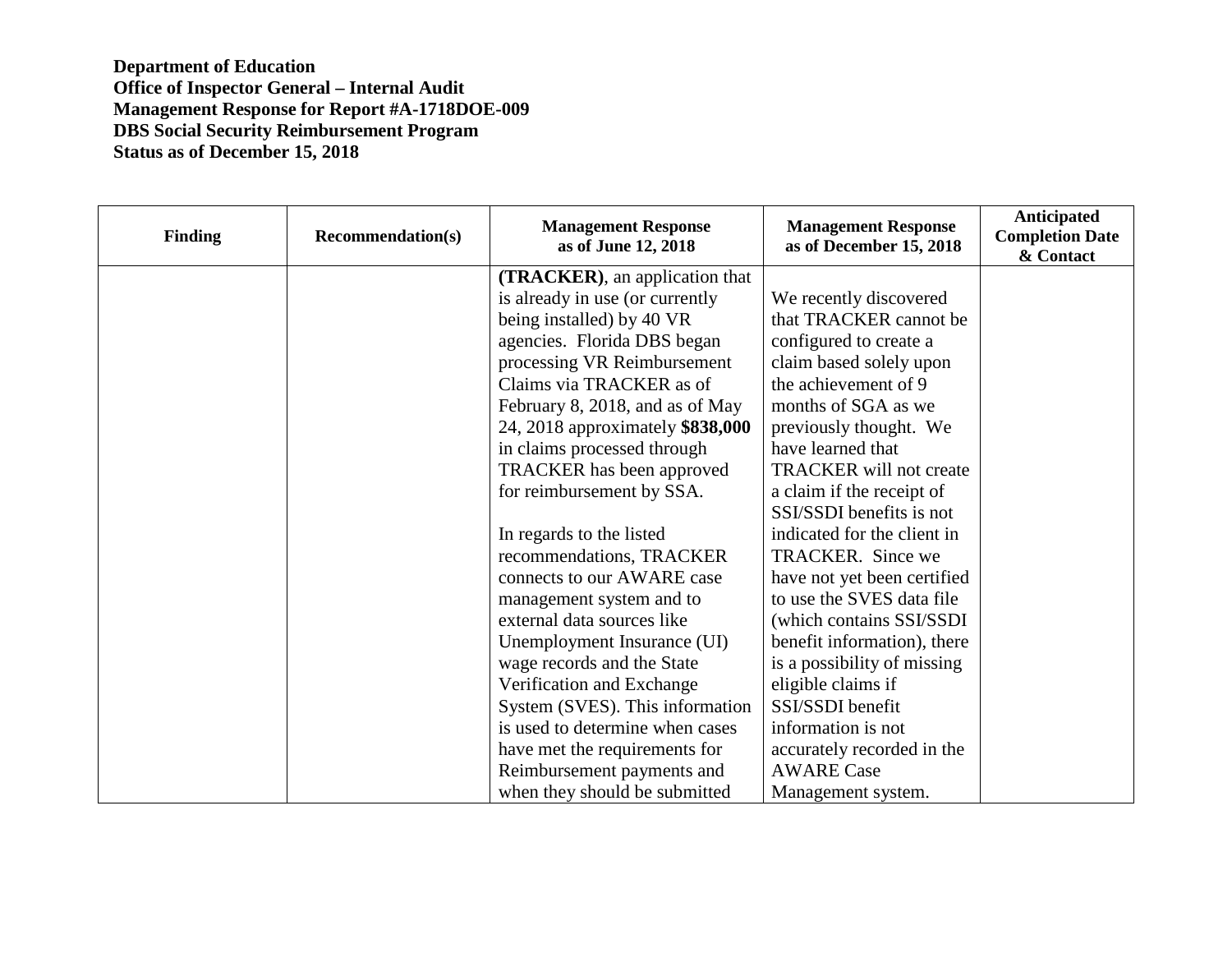| <b>Finding</b> | <b>Recommendation(s)</b> | <b>Management Response</b><br>as of June 12, 2018                                                                                                                                                                                                                                                                                                                                                                                                                                                                                                                                                                                                                                                                                                                                                                   | <b>Management Response</b><br>as of December 15, 2018                                                                                                                                                                                                                                                                                                                                                                                                                                                                 | Anticipated<br><b>Completion Date</b><br>& Contact |
|----------------|--------------------------|---------------------------------------------------------------------------------------------------------------------------------------------------------------------------------------------------------------------------------------------------------------------------------------------------------------------------------------------------------------------------------------------------------------------------------------------------------------------------------------------------------------------------------------------------------------------------------------------------------------------------------------------------------------------------------------------------------------------------------------------------------------------------------------------------------------------|-----------------------------------------------------------------------------------------------------------------------------------------------------------------------------------------------------------------------------------------------------------------------------------------------------------------------------------------------------------------------------------------------------------------------------------------------------------------------------------------------------------------------|----------------------------------------------------|
|                |                          | via the SSA Portal. A weekly<br>process copies case information<br>from AWARE to TRACKER<br>after the completion of the<br>individualized plan for<br>employment (IPE). This weekly<br>process also updates expenditure<br>information for each case in<br>TRACKER. Pending approval<br>from the Social Security<br><b>Administration Office of</b><br><b>Information Security to import</b><br>and utilize SVES data in<br>TRACKER, Florida DBS is<br>currently submitting all VR<br>Reimbursement claims that have<br>met SGA without taking into<br>consideration SSI or SSDI<br>benefits. Upon receiving<br>approval to utilize SVES data in<br>TRACKER, Florida DBS will<br>make the determination on<br>whether to continue submitting all<br>VR Reimbursement claims based<br>only on the achievement of SGA | Florida DBS will<br>complete the following<br>actions to ensure that<br>SSI/SSDI information is<br>accurately recorded in<br>TRACKER so that all<br>eligible claims can be<br>accurately identified:<br>Instruct all staff to<br>accurately record<br>SSI/SSDI benefit<br>information in<br>AWARE which will<br>then be copied to<br>TRACKER.<br>Complete and<br>submit all required<br>paperwork to SSA<br>by January 1, 2019<br>to initiate the<br><b>Federal Certification</b><br>process of the<br><b>TRACKER</b> |                                                    |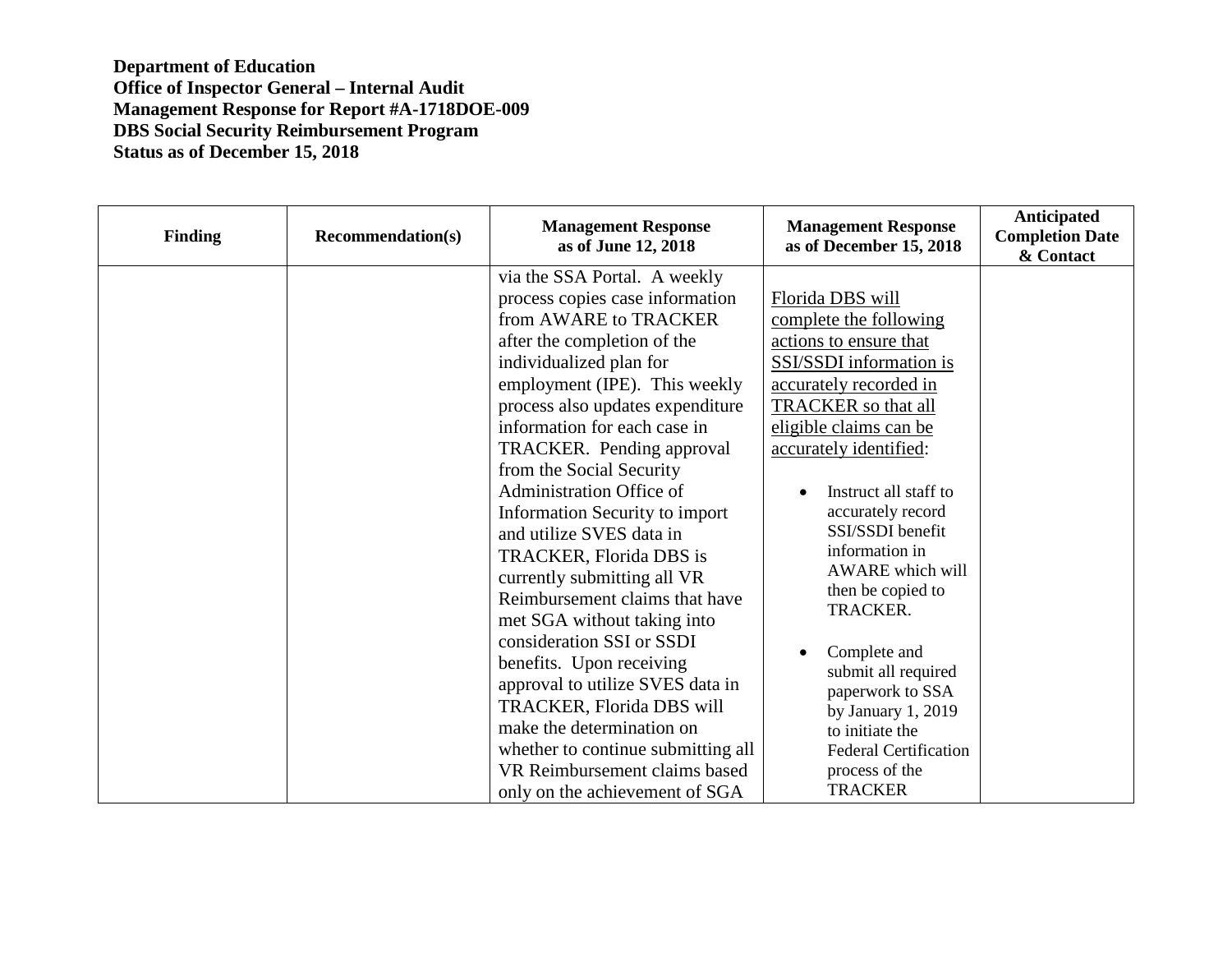| <b>Finding</b> | <b>Recommendation(s)</b> | <b>Management Response</b><br>as of June 12, 2018                                                                                                                                                                                | <b>Management Response</b><br>as of December 15, 2018                                                                                                                                                                                                                                                          | Anticipated<br><b>Completion Date</b><br>& Contact |
|----------------|--------------------------|----------------------------------------------------------------------------------------------------------------------------------------------------------------------------------------------------------------------------------|----------------------------------------------------------------------------------------------------------------------------------------------------------------------------------------------------------------------------------------------------------------------------------------------------------------|----------------------------------------------------|
|                |                          | or whether to also consider SSI<br>and SSDI benefit information.<br>TRACKER currently tracks cases<br>for a period of 8 years, unlike<br>SSRA which would prematurely<br>'expire' cases when certain<br>milestones were not met. | application to use<br>the SVES file.<br>Schedule a monthly<br>$\bullet$<br>submission of an<br>'IN-USE' file from<br><b>TRACKER</b> to the<br>SSA Portal. The<br>'IN-USE' Response<br>file from SSA must<br>then be imported<br>into TRACKER to<br>flag cases that are<br>currently receiving<br>SSA benefits. |                                                    |
|                |                          |                                                                                                                                                                                                                                  | Run a query to<br>identify all cases<br>that have achieved 9<br>months SGA within<br>the last two years<br>and submit for<br>reimbursement if no<br>claim has previously<br>been submitted.<br>Continue to run this<br>process each quarter                                                                    |                                                    |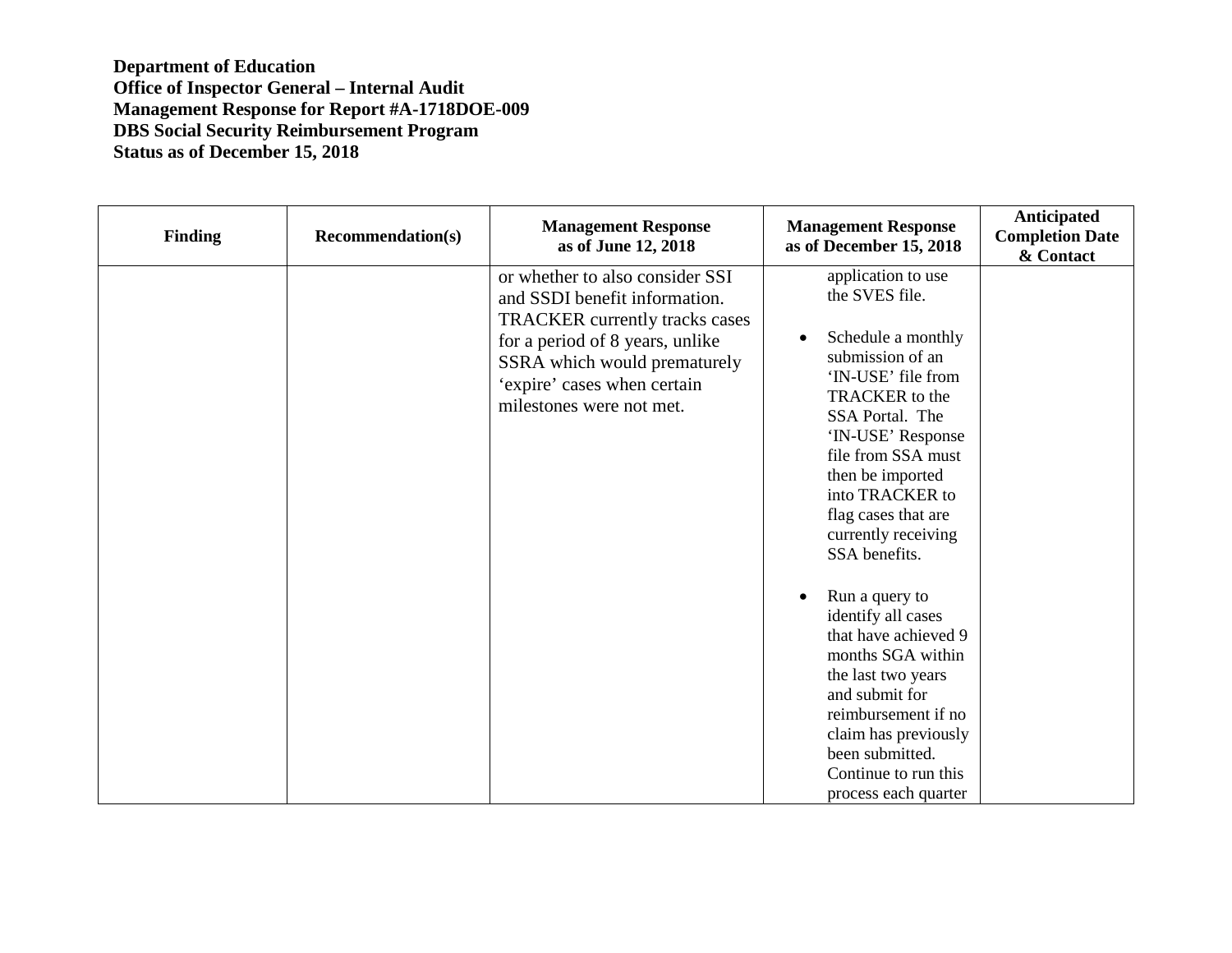| <b>Finding</b>                                                                                   | <b>Recommendation(s)</b>                                                                                                                                                                                                                                                                                   | <b>Management Response</b><br>as of June 12, 2018                                                                                                                                                                                                                                                                                                                                                                                                                                                                                                                                                                                    | <b>Management Response</b><br>as of December 15, 2018                                                                                                                                                                                                                                                                                                                           | Anticipated<br><b>Completion Date</b><br>& Contact |
|--------------------------------------------------------------------------------------------------|------------------------------------------------------------------------------------------------------------------------------------------------------------------------------------------------------------------------------------------------------------------------------------------------------------|--------------------------------------------------------------------------------------------------------------------------------------------------------------------------------------------------------------------------------------------------------------------------------------------------------------------------------------------------------------------------------------------------------------------------------------------------------------------------------------------------------------------------------------------------------------------------------------------------------------------------------------|---------------------------------------------------------------------------------------------------------------------------------------------------------------------------------------------------------------------------------------------------------------------------------------------------------------------------------------------------------------------------------|----------------------------------------------------|
|                                                                                                  |                                                                                                                                                                                                                                                                                                            |                                                                                                                                                                                                                                                                                                                                                                                                                                                                                                                                                                                                                                      | until all actions<br>previously listed<br>have been<br>completed.                                                                                                                                                                                                                                                                                                               |                                                    |
| DBS did not receive<br>any reimbursement<br>payments during<br>Federal Fiscal year<br>2016-2017. | We recommend DBS<br>ensure all potentially<br>eligible claims are<br>submitted to SSA for<br>reimbursement in a<br>timely manner. If<br>difficulties in submitting<br>claims occur, DBS<br>should immediately<br>contact SSA, document<br>the communication and<br>resolution, and resubmit<br>the claims. | Though all claims identified by<br>the SSRA database generated in<br>the daily email were filed and<br>sent requesting reimbursement<br>from the Social Security<br>Administration, FDBS concurs<br>that this process was not<br>capturing all the potentially<br>eligible claims.<br>According to SSA Vocational<br>Rehabilitation monthly calls, SSA<br>was only accepting individual<br>cases through the portal access<br>point, which has not functioning<br>properly in the SSA portal as of<br>the initial go live date in Fall<br>2016. Though SSA stated that<br>paper copies of request for<br>reimbursements would not be | Florida DBS recognizes<br>the need for an<br>independent process that<br>verifies all potentially<br>eligible claims have been<br>identified by TRACKER<br>in a timely manner. This<br>process should also verify<br>that all identified claims<br>were submitted to SSA in<br>a timely manner. We are<br>in the early stages of<br>gathering requirements for<br>this process. | March 30, 2019<br>Klaus Extine                     |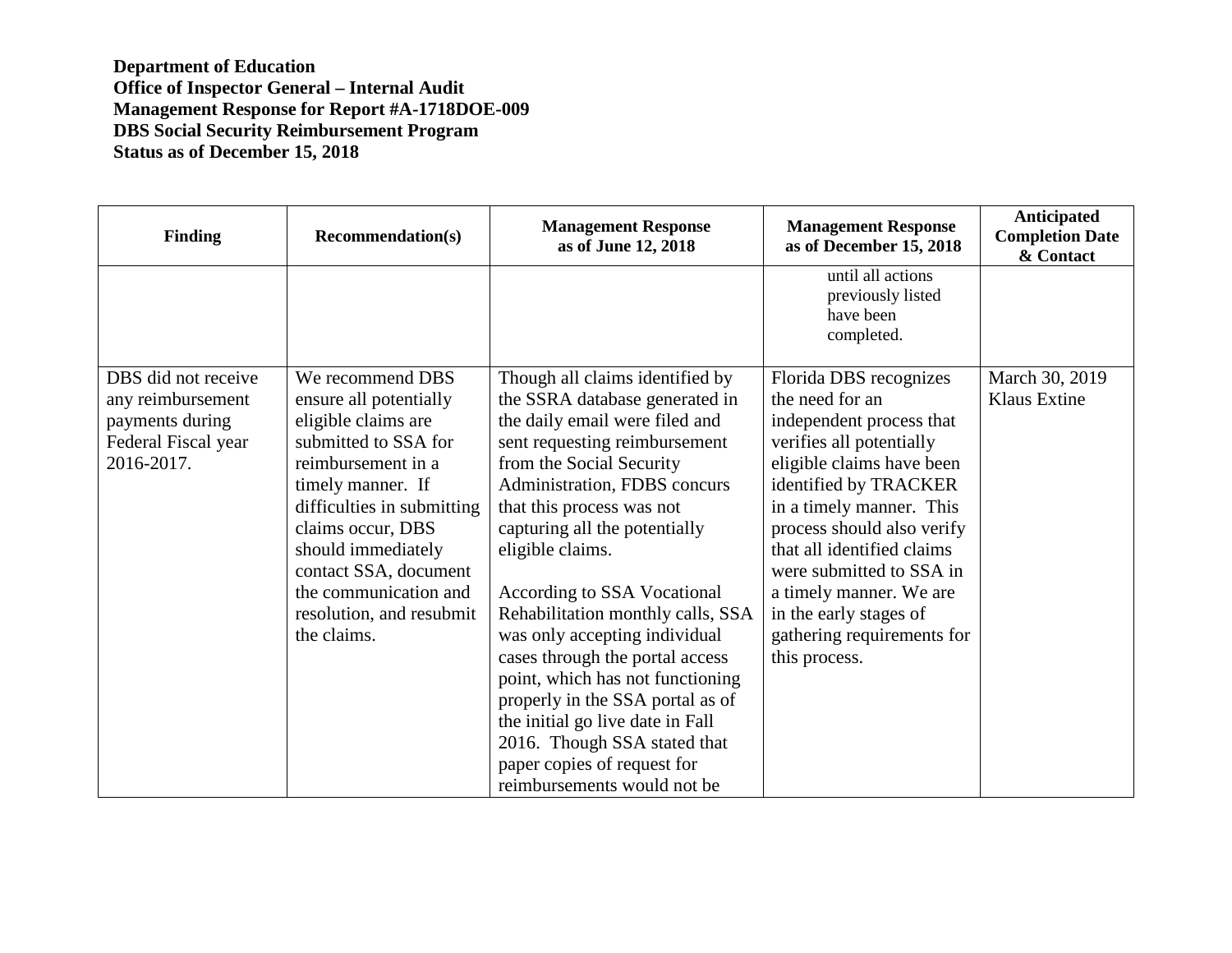| <b>Finding</b> | <b>Recommendation(s)</b> | <b>Management Response</b><br>as of June 12, 2018 | <b>Management Response</b><br>as of December 15, 2018 | Anticipated<br><b>Completion Date</b><br>& Contact |
|----------------|--------------------------|---------------------------------------------------|-------------------------------------------------------|----------------------------------------------------|
|                |                          | accepted, FDBS had no other                       |                                                       |                                                    |
|                |                          | choice but to submit paper copies                 |                                                       |                                                    |
|                |                          | due to the non-functioning online                 |                                                       |                                                    |
|                |                          | portal for individual case entry.                 |                                                       |                                                    |
|                |                          | During the time period of this                    |                                                       |                                                    |
|                |                          | audit, FDBS was not able to                       |                                                       |                                                    |
|                |                          | produce batch formatting for                      |                                                       |                                                    |
|                |                          | submission due to the constraints                 |                                                       |                                                    |
|                |                          | with the SSRA Database system.                    |                                                       |                                                    |
|                |                          | As a result of SSA no longer                      |                                                       |                                                    |
|                |                          | accepting paper copies, several                   |                                                       |                                                    |
|                |                          | states that were not able to submit               |                                                       |                                                    |
|                |                          | via batch processing, were not                    |                                                       |                                                    |
|                |                          | able to apply for cost                            |                                                       |                                                    |
|                |                          | reimbursement. This led FDBS                      |                                                       |                                                    |
|                |                          | to the implementation of the new                  |                                                       |                                                    |
|                |                          | <b>Reimbursement TRACKER</b>                      |                                                       |                                                    |
|                |                          | system.                                           |                                                       |                                                    |
|                |                          |                                                   |                                                       |                                                    |
|                |                          | TRACKER provides a user-                          |                                                       |                                                    |
|                |                          | friendly interface that guides the                |                                                       |                                                    |
|                |                          | user through the complex tasks                    |                                                       |                                                    |
|                |                          | involved in processing a VR                       |                                                       |                                                    |
|                |                          | Reimbursement claim. It provides                  |                                                       |                                                    |
|                |                          | feedback, like when processing                    |                                                       |                                                    |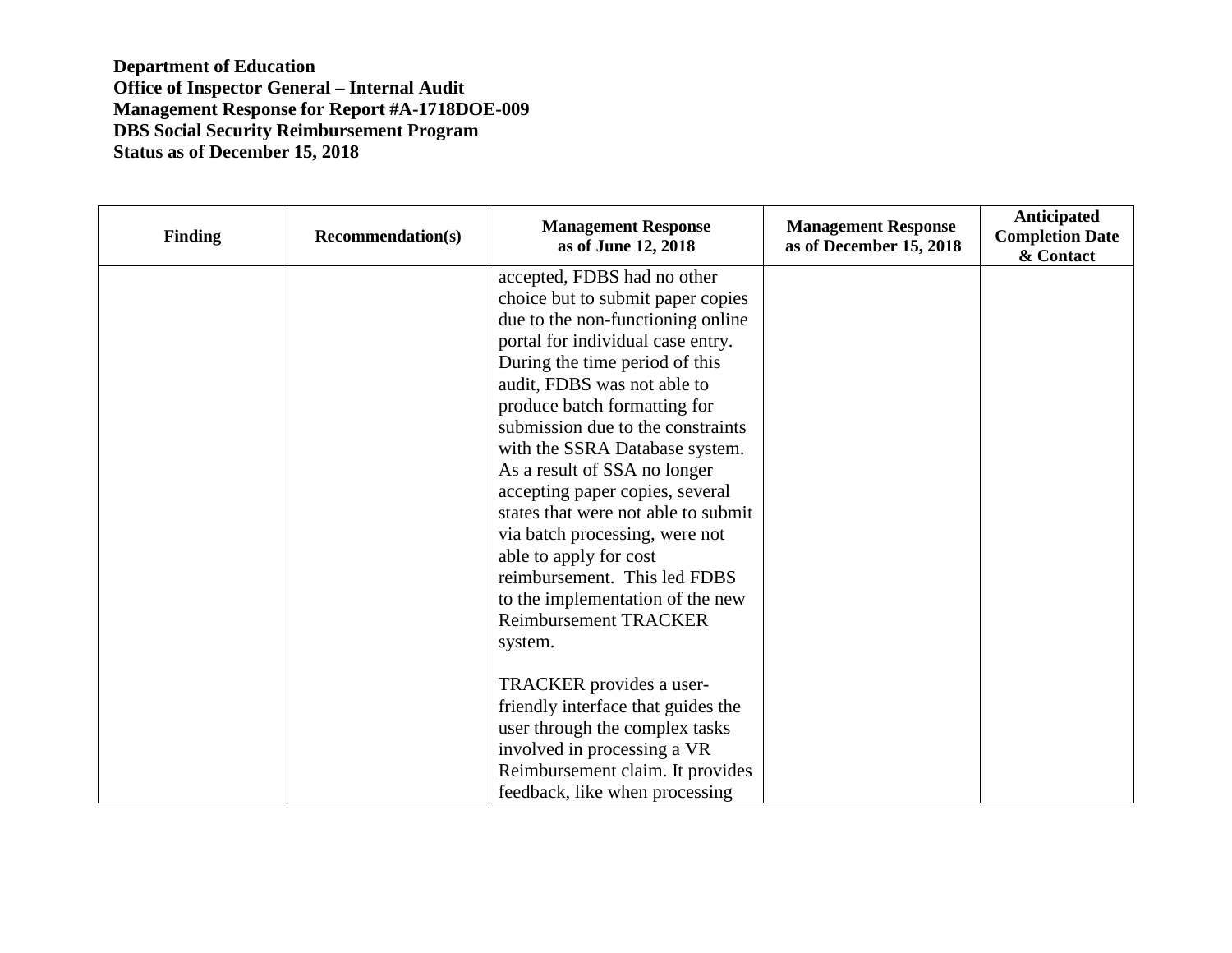| <b>Finding</b> | <b>Recommendation(s)</b> | <b>Management Response</b><br>as of June 12, 2018 | <b>Management Response</b><br>as of December 15, 2018 | Anticipated<br><b>Completion Date</b><br>& Contact |
|----------------|--------------------------|---------------------------------------------------|-------------------------------------------------------|----------------------------------------------------|
|                |                          | was last done and when it should                  |                                                       |                                                    |
|                |                          | be performed next. It displays                    |                                                       |                                                    |
|                |                          | how many claims are outstanding                   |                                                       |                                                    |
|                |                          | and how long they have been                       |                                                       |                                                    |
|                |                          | outstanding. The system's                         |                                                       |                                                    |
|                |                          | payment processing algorithms                     |                                                       |                                                    |
|                |                          | pick out all the claims that have                 |                                                       |                                                    |
|                |                          | met the requirements for                          |                                                       |                                                    |
|                |                          | Reimbursement and exclude                         |                                                       |                                                    |
|                |                          | those that have been submitted in                 |                                                       |                                                    |
|                |                          | the past or are not eligible for a                |                                                       |                                                    |
|                |                          | variety of other reasons. It also                 |                                                       |                                                    |
|                |                          | applies warnings to claims that                   |                                                       |                                                    |
|                |                          | are at higher risk of being rejected              |                                                       |                                                    |
|                |                          | allowing you to quickly                           |                                                       |                                                    |
|                |                          | determine which cases to submit                   |                                                       |                                                    |
|                |                          | or reject during the claim                        |                                                       |                                                    |
|                |                          | verification process. All claims                  |                                                       |                                                    |
|                |                          | to be submitted to SSA for                        |                                                       |                                                    |
|                |                          | reimbursement are loaded to a                     |                                                       |                                                    |
|                |                          | batch file which can then be                      |                                                       |                                                    |
|                |                          | uploaded for processing via the                   |                                                       |                                                    |
|                |                          | SSA Portal. Florida DBS is                        |                                                       |                                                    |
|                |                          | encouraged to contact the VR                      |                                                       |                                                    |
|                |                          | Helpdesk via email for any                        |                                                       |                                                    |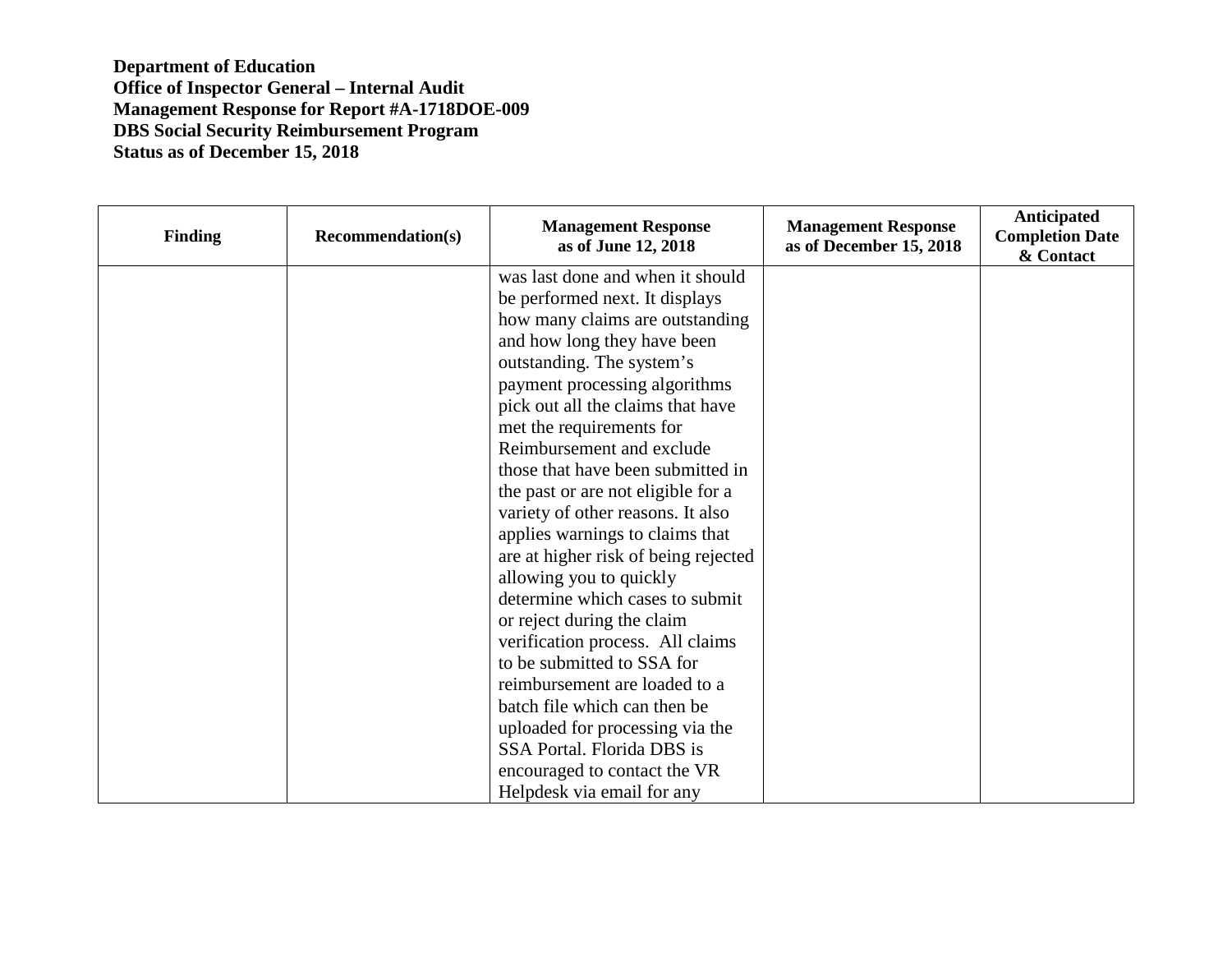| <b>Finding</b>                                                                                                                                                   | <b>Recommendation(s)</b>                                                                                                                                                                                          | <b>Management Response</b><br>as of June 12, 2018                                                                                                                                                                                                                                                                                                                                                                                                                                    | <b>Management Response</b><br>as of December 15, 2018                                                                                                                                                                                         | Anticipated<br><b>Completion Date</b><br>& Contact |
|------------------------------------------------------------------------------------------------------------------------------------------------------------------|-------------------------------------------------------------------------------------------------------------------------------------------------------------------------------------------------------------------|--------------------------------------------------------------------------------------------------------------------------------------------------------------------------------------------------------------------------------------------------------------------------------------------------------------------------------------------------------------------------------------------------------------------------------------------------------------------------------------|-----------------------------------------------------------------------------------------------------------------------------------------------------------------------------------------------------------------------------------------------|----------------------------------------------------|
|                                                                                                                                                                  |                                                                                                                                                                                                                   | difficulties in submitting claims<br>electronically via the SSA Portal.<br>All applicable correspondence<br>with the VR Helpdesk can be<br>copied and documented as a<br>NOTE on the CLAIMS<br>DETAILS TAB in TRACKER.<br>Since the implementation of<br>TRACKER, a total of six (6)<br>claims initially denied by SSA<br>were filed for Reconsideration via<br>the VR Helpdesk. All six $(6)$<br>claims were subsequently<br>approved for payment in the<br>amount of \$120,975.23. |                                                                                                                                                                                                                                               |                                                    |
| DBS submitted<br>reimbursement claims<br>after the submission<br>deadline and did not<br>effectively track claim<br>submissions for<br>reimbursement<br>payment. | We recommend DBS<br>enhance its tracking of<br>all outstanding<br>submissions and ensure<br>the SSA system and the<br>internal tracking<br>spreadsheets align. We<br>additionally recommend<br>DBS retain all SSA | Per SSA's communication with<br>FDBS, SSA only communicates<br>results of requests for<br>reimbursement by postal mail.<br>All mail received by the FDBS<br>was retained and provided to<br>auditors, however SSA only<br>provided mailed documentation<br>to FDBS on 61% of the                                                                                                                                                                                                     | Florida DBS continues to<br>learn how to utilize the<br>various tracking and status<br>reports available within<br>TRACKER and on the<br>SSA Portal site to more<br>effectively submit<br>reimbursement claims in a<br>timely manner. We also | June 30, 2019<br>LaToya Mitchell                   |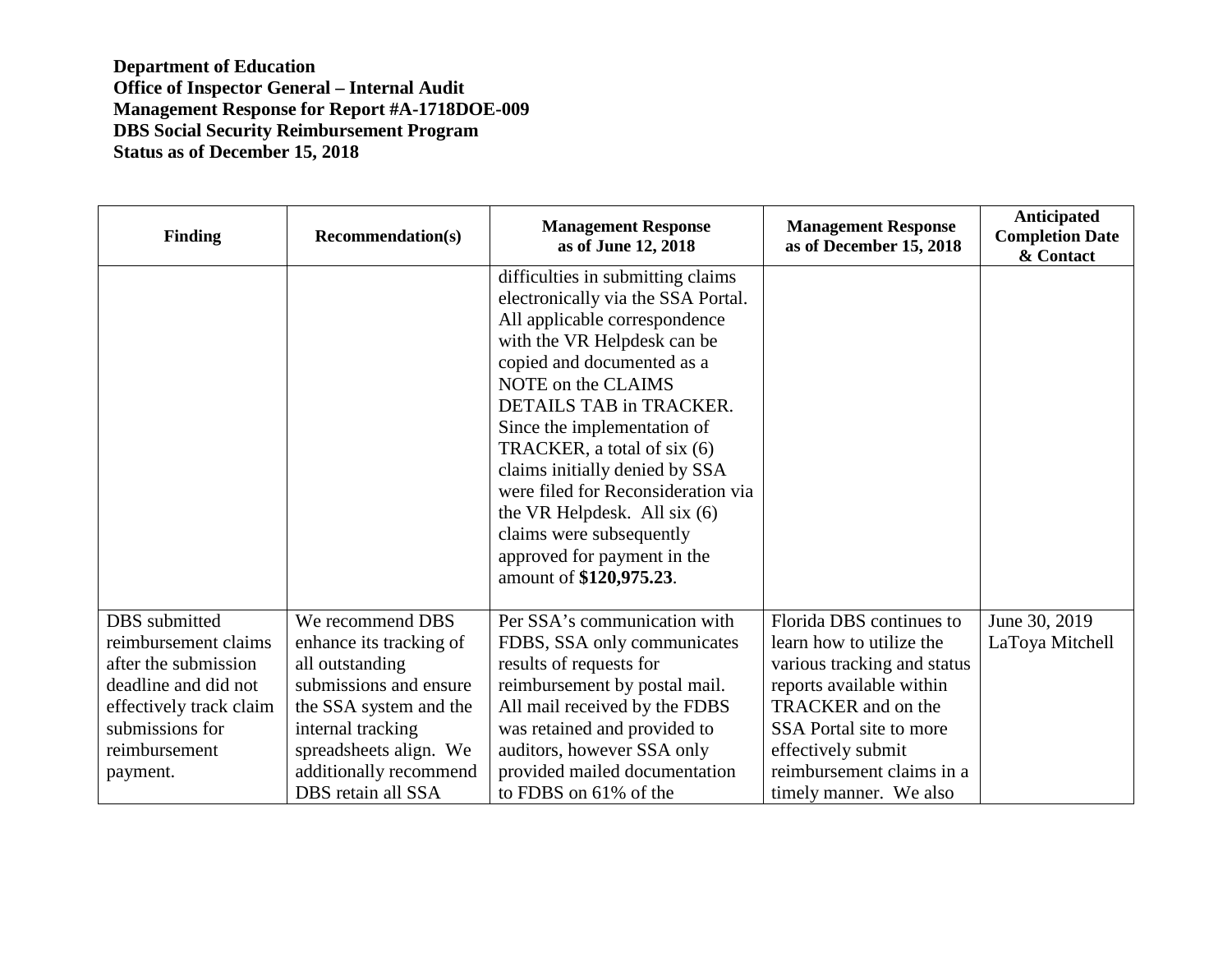| <b>Finding</b> | <b>Recommendation(s)</b>                                                                                                                                                                                                        | <b>Management Response</b><br>as of June 12, 2018                                                                                                                                                                                                                                                                                                                                                                                          | <b>Management Response</b><br>as of December 15, 2018                                                                                 | Anticipated<br><b>Completion Date</b><br>& Contact |
|----------------|---------------------------------------------------------------------------------------------------------------------------------------------------------------------------------------------------------------------------------|--------------------------------------------------------------------------------------------------------------------------------------------------------------------------------------------------------------------------------------------------------------------------------------------------------------------------------------------------------------------------------------------------------------------------------------------|---------------------------------------------------------------------------------------------------------------------------------------|----------------------------------------------------|
|                | determination letters and<br>track the status of<br>submissions in the<br>reimbursement program,<br>to ensure all staff are<br>aware of the current<br>claim status and DBS<br>files or resubmits claims<br>in a timely manner. | reimbursement requests.<br>When the system indicated that a<br>batch of applications was due to<br>be submitted, FDBS completed<br>the batch within 2 business days<br>of notification. In many cases,<br>the SSA Reimbursement team did<br>not process the cases timely<br>which resulted in a "submission"<br>past the deadline"<br>notification. Paper resubmissions<br>to SSA were completed when<br>notified that a claim was denied. | continue to scan to PDF<br>and store all SSA<br>Determination Letters and<br>correspondence which<br>were issued prior to<br>TRACKER. |                                                    |
|                |                                                                                                                                                                                                                                 | TRACKER includes the ability to<br>generate various reports including<br>REIMBURSEMENT REQUEST,<br><b>RESPONSE and STATUS</b><br>Reports to allow tracking of the<br>following information:<br>All reimbursement<br>requests submitted                                                                                                                                                                                                     |                                                                                                                                       |                                                    |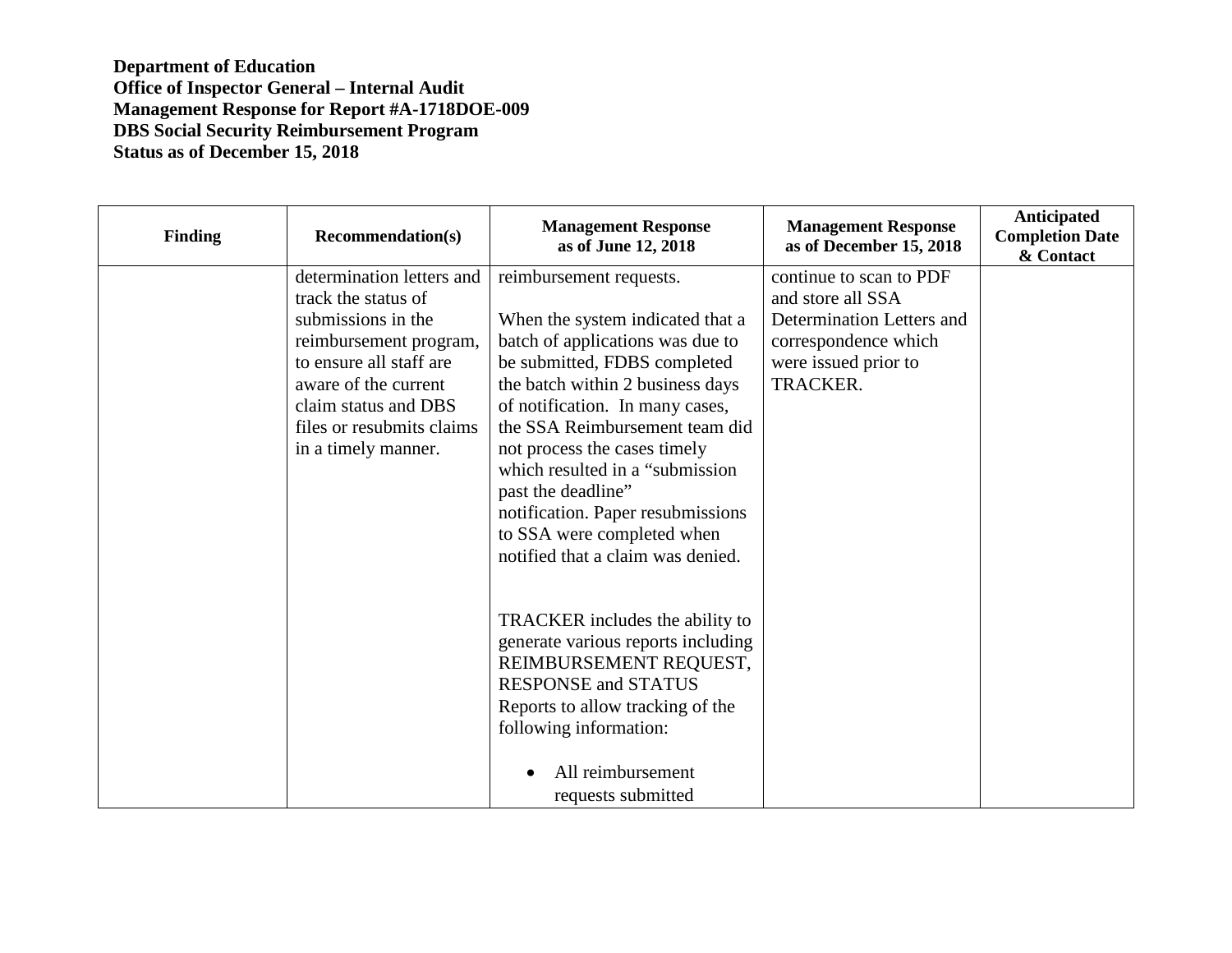| Finding | <b>Recommendation(s)</b> | <b>Management Response</b><br>as of June 12, 2018                                                                                                                                                                                                                                                                                                                                                                                                                                                                        | <b>Management Response</b><br>as of December 15, 2018 | Anticipated<br><b>Completion Date</b><br>& Contact |
|---------|--------------------------|--------------------------------------------------------------------------------------------------------------------------------------------------------------------------------------------------------------------------------------------------------------------------------------------------------------------------------------------------------------------------------------------------------------------------------------------------------------------------------------------------------------------------|-------------------------------------------------------|----------------------------------------------------|
|         |                          | electronically via the SSA<br>Portal during the specified<br>time frame.<br>The submission date of<br>each reimbursement<br>request.<br>Whether or not a response<br>was received from SSA.<br>If a response was<br>received, the response<br>date and whether the<br>claim was accepted or<br>rejected.<br>The amount requested for<br>reimbursement.<br>The amount approved for<br>reimbursement.<br>The Action Code and<br>Description for each<br>response.<br>In addition, the SSA Portal<br>includes the following |                                                       |                                                    |
|         |                          |                                                                                                                                                                                                                                                                                                                                                                                                                                                                                                                          |                                                       |                                                    |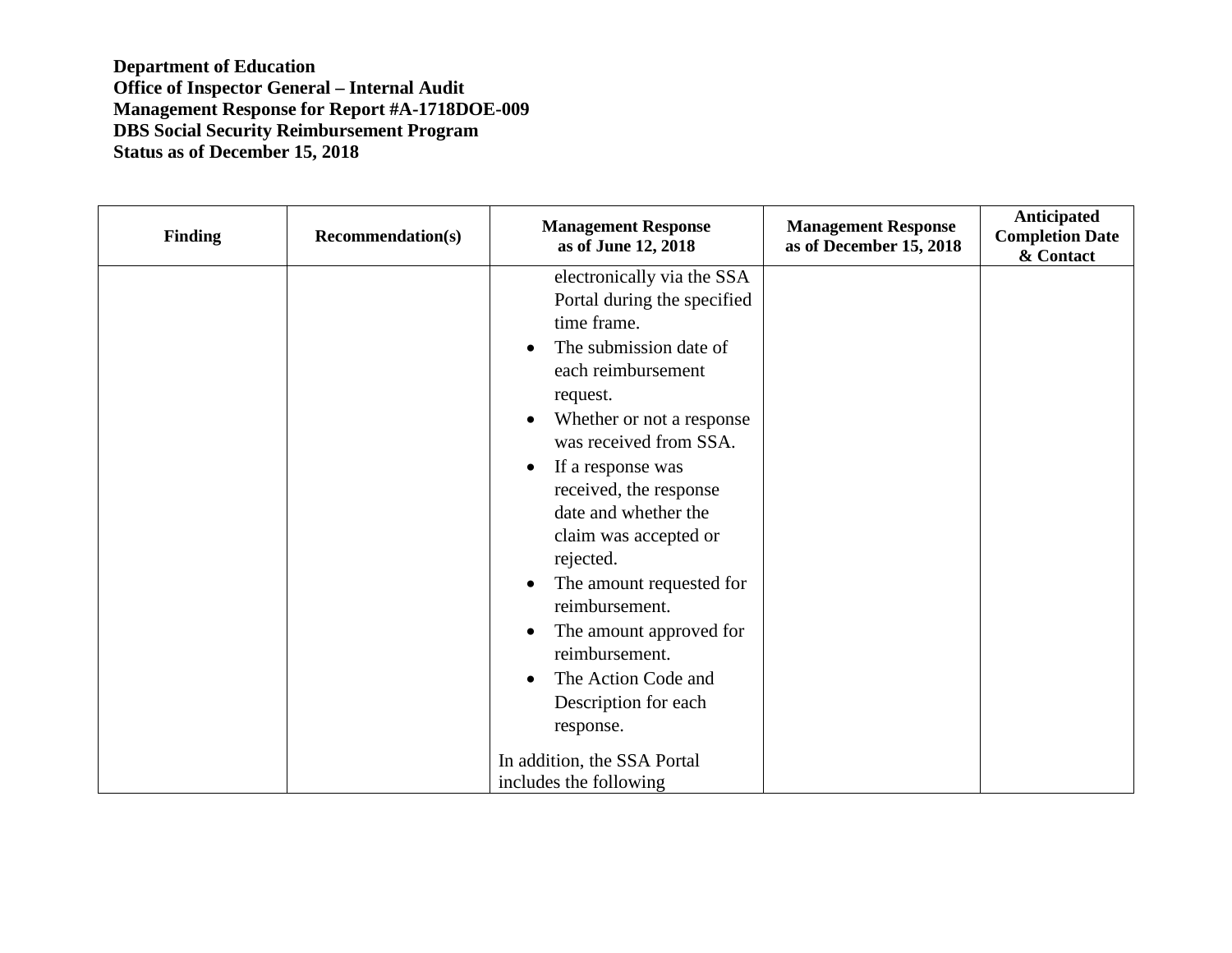| <b>Finding</b> | <b>Recommendation(s)</b> | <b>Management Response</b><br>as of June 12, 2018                                                                                                                                                                                                                                                                                                | <b>Management Response</b><br>as of December 15, 2018 | Anticipated<br><b>Completion Date</b><br>& Contact |
|----------------|--------------------------|--------------------------------------------------------------------------------------------------------------------------------------------------------------------------------------------------------------------------------------------------------------------------------------------------------------------------------------------------|-------------------------------------------------------|----------------------------------------------------|
|                |                          | functionality:                                                                                                                                                                                                                                                                                                                                   |                                                       |                                                    |
|                |                          | Upload of claim files to<br><b>SSA</b><br>View all Pending VR<br>Payments<br><b>View VR Payments</b><br><b>Already Made</b><br>Check status of all files<br>uploaded to SSA via the<br>Portal and download the<br>results to import into<br><b>TRACKER.</b>                                                                                      |                                                       |                                                    |
|                |                          | All SSA Determination Letters<br>issued since the implementation<br>of TRACKER are scanned to<br>PDF and uploaded to a designated<br>folder on the TRACKER server.<br>In addition, hard copies of the<br>letters are filed. Florida DBS also<br>plans to scan to PDF and store all<br>SSA Determination Letters and<br>correspondence which were |                                                       |                                                    |